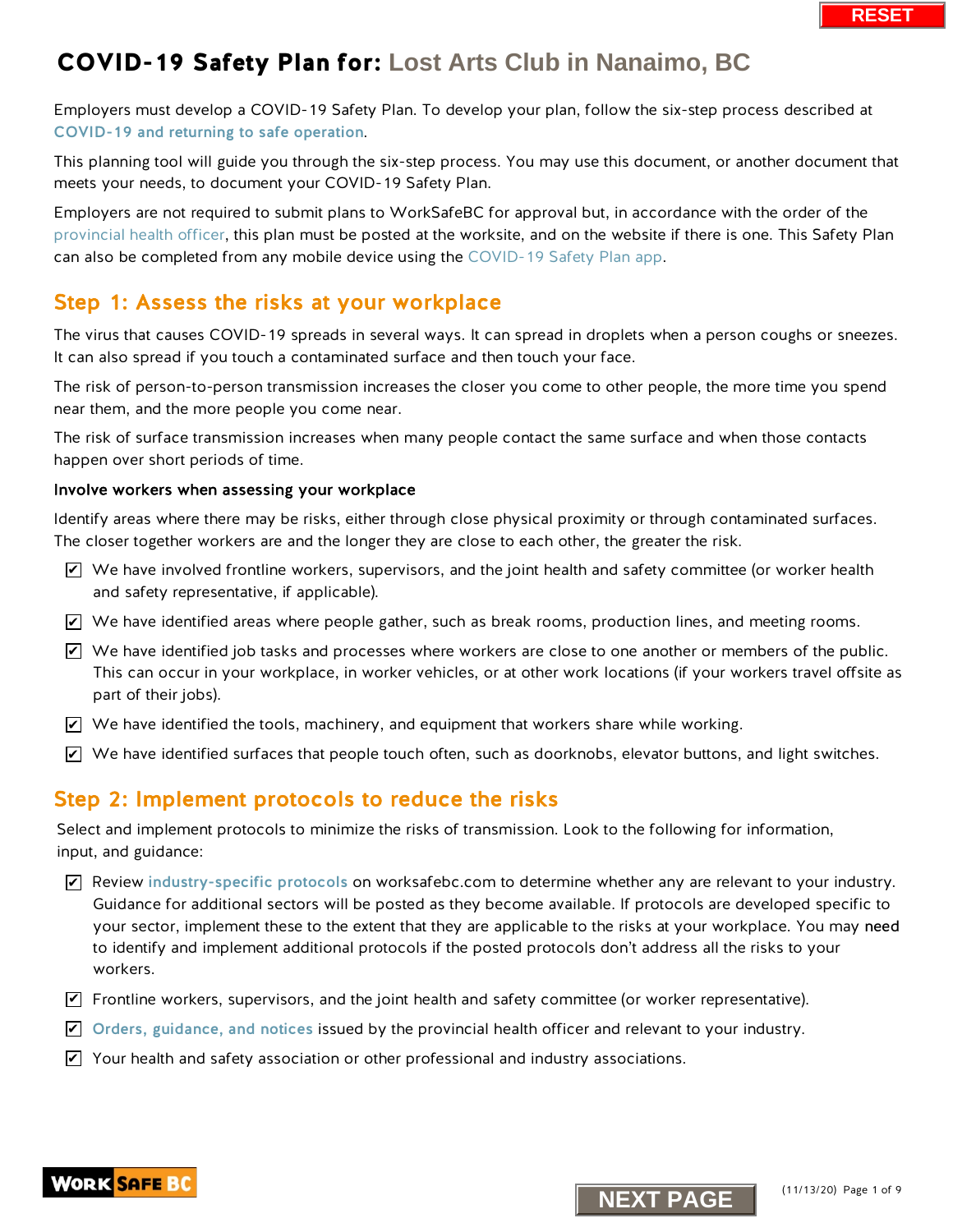Different protocols offer different levels of protection. Wherever possible, use the protocol that offers the highest level of protection. Consider controls from additional levels if the first level isn't practicable or does not completely control the risk. You will likely need to incorporate controls from various levels to address the risk at your workplace.



First level protection (elimination) — Limit the number of people in your workplace where possible by implementing work-from-home arrangements, establishing occupancy limits, rescheduling work tasks, or other means. Rearrange work spaces to ensure that workers are at least 2 m (6 ft.) from co-workers, customers, and members of the public.

Second level protection (engineering controls) — If you can't always maintain physical distancing, install [barriers](https://www.worksafebc.com/en/resources/health-safety/information-sheets/covid-19-health-safety-designing-effective-barriers?lang=en) such as plexiglass to separate people.

Third level protection (administrative controls) — Establish rules and guidelines, such as posted [occupancy limits](https://www.worksafebc.com/en/resources/health-safety/posters/help-prevent-spread-covid-19-occupancy-limit?lang=en) for shared spaces, designated delivery areas, cleaning practices, and one-way doors and walkways to keep people physically separated.

Fourth level protection (PPE) — If the first three levels of protection aren't enough to control the risk, consider the use of masks. Ensure masks are [selected and cared for appropriately](https://www.worksafebc.com/en/resources/health-safety/information-sheets/covid-19-health-safety-selecting-using-masks?lang=en) and that workers [are using masks correctly](https://www.worksafebc.com/en/resources/health-safety/posters/help-prevent-spread-covid-19-how-to-use-mask?lang=en).



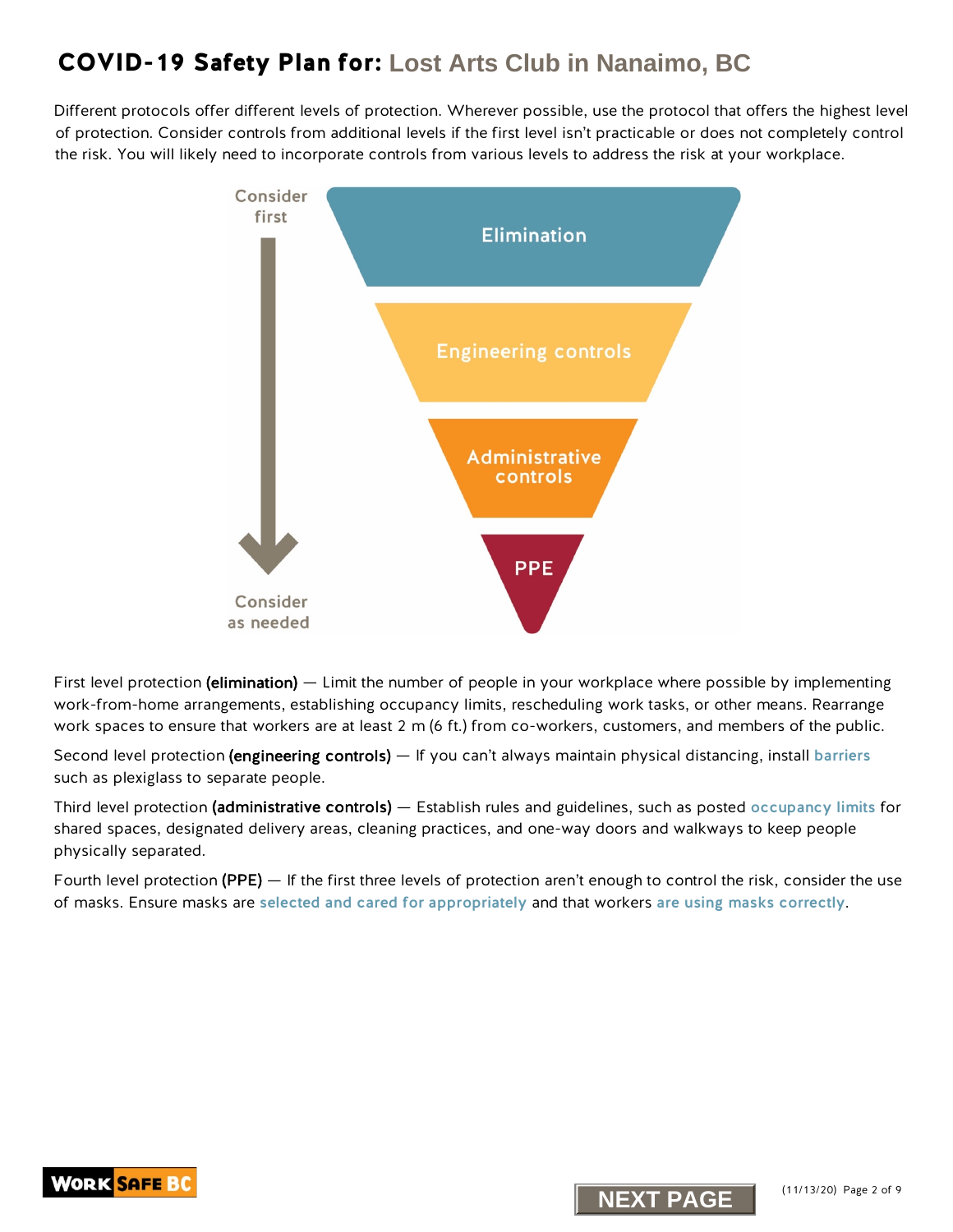First level protection (elimination): Limit the number of people at the workplace and ensure physical distance whenever possible

- $\blacktriangleright$  We have established and posted an occupancy limit for our premises. Public Health has advised that the prohibition on gatherings of greater than 50 people refers to "one-time or episodic events" (weddings, public gatherings), and is therefore not intended to apply to workplaces. However, limiting the number of people in a workplace is an important way to ensure physical distancing is maintained. [Public Health has developed gui[dance for the retail food and grocery store sector](https://www2.gov.bc.ca/assets/gov/health/about-bc-s-health-care-system/office-of-the-provincial-health-officer/covid-19/guidance_to_grocery_stores_april_25_final.pdf) that requires at least 5 square metres of unencumbered floor space per person (workers and customers). This allows for variation depending on the size of the facility, and may be a sensible approach for determining maximum capacity for employers from other sectors that do not have specific guidance on capacity from Public Health.]
- $\Psi$  In order to reduce the number of people at the worksite, we have considered work-from-home arrangements, virtual meetings, rescheduling work tasks, and limiting the number of customers and visitors in the workplace.
- $\Psi$  We have [established and posted occupancy limits](http://www.worksafebc.com/en/resources/health-safety/posters/help-prevent-spread-covid-19-occupancy-limit?lang=en) for common areas such as break rooms, meeting rooms, change rooms, washrooms, and elevators.
- $\blacktriangledown$  We have implemented measures to keep workers and others at least 2 metres apart, wherever possible. Options include revising work schedules and reorganizing work tasks.

#### Measures in place

- Public class sizes within our studio are limited to 4-6 people maximum depending on the social group table bookings (3 per table within same family or social group maximum)

- Private class bookings are a maximum of 8 people (2 tables of 4 with 6 feet between tables)
- Pub/Restaurant class sizes follow the occupency and table group maximums layed out by that venue.
- After school program class sizes follow the school cohort guidelines for each table.

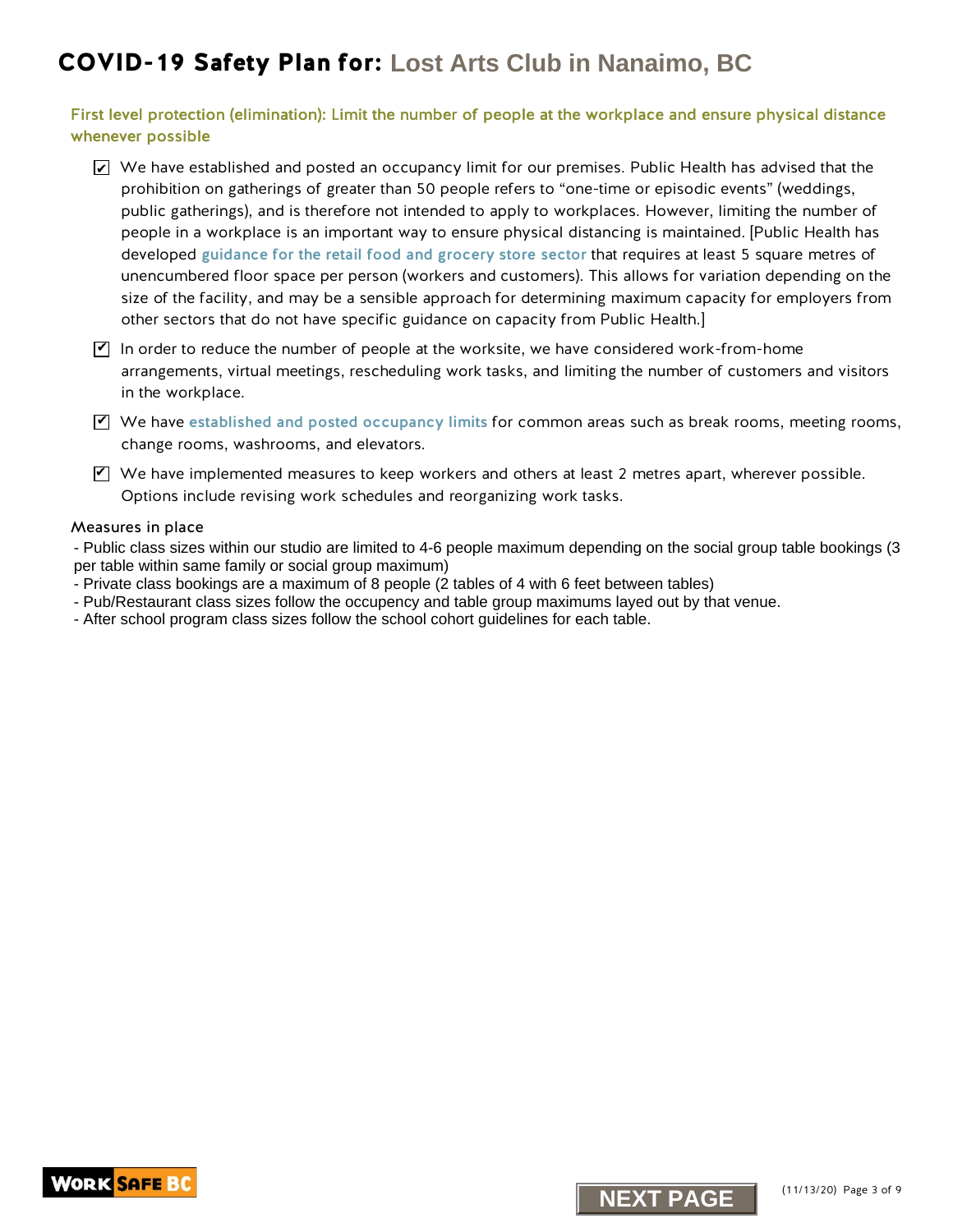#### Second level protection (engineering): Barriers and partitions

- We have installed [barriers](https://www.worksafebc.com/en/resources/health-safety/information-sheets/covid-19-health-safety-designing-effective-barriers?lang=en) where workers can't keep physically distant from co-workers, customers, or others.
- We have included barrier cleaning in our cleaning protocols.

 $\Box$  We have installed the barriers so they don't introduce other risks to workers (e.g., barriers installed inside a vehicle don't affect the safe operation of the vehicle).

#### Measures in place

Barriers are unable to be installed in place but everone is social distanced from other participants and instructor.



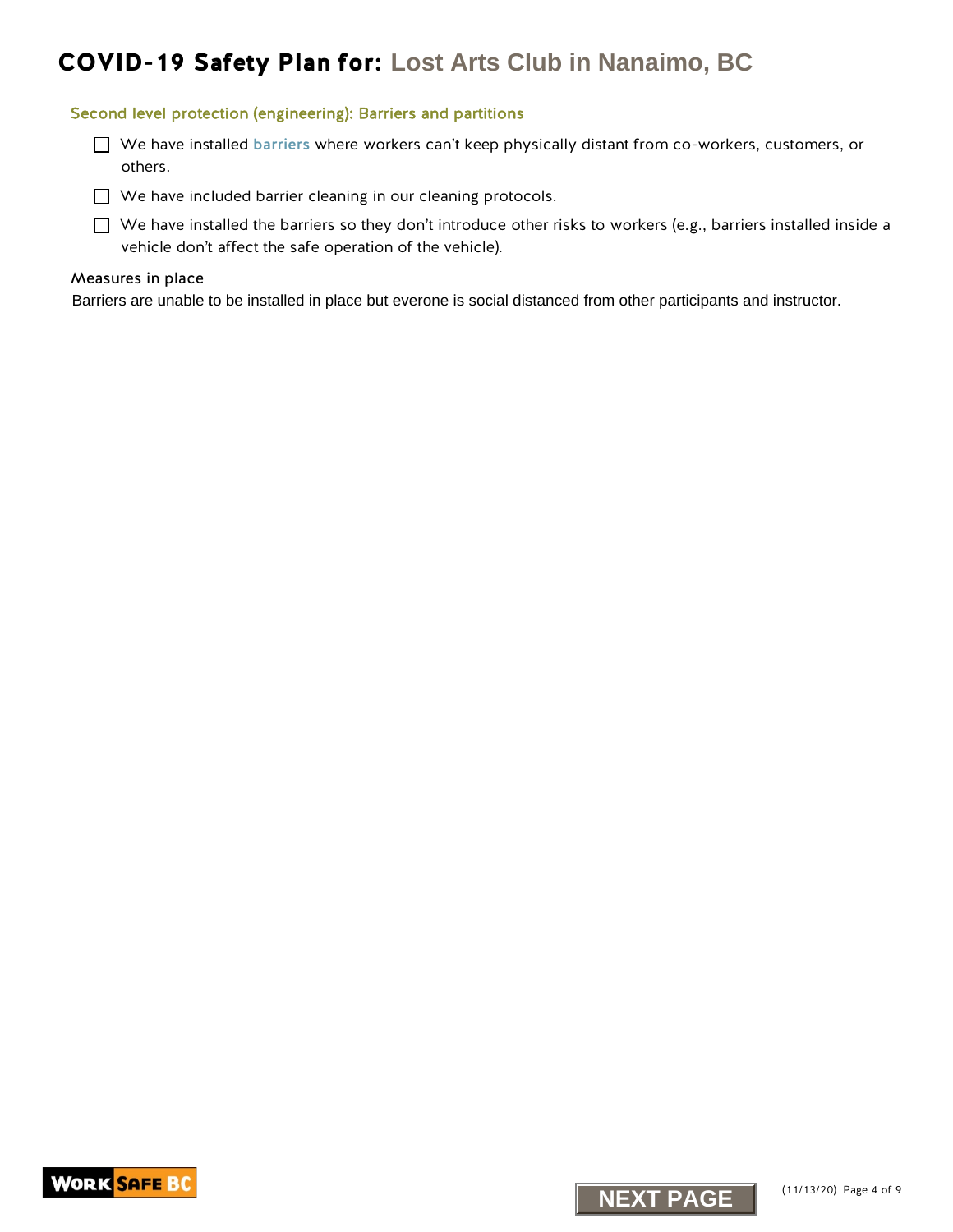#### Third level protection (administrative): Rules and guidelines

- $\triangleright$  We have identified rules and guidelines for how workers should conduct themselves.
- $\blacktriangleright$  We have clearly communicated these rules and guidelines to workers through a combination of training and signage. K. We have identified rules and guidelines for how workers should conduct themselves.<br>
NEXT PAGE<br>
Next interval of the communicated these rules and guidelines to workers through a communicated these rules as<br>
signage.<br>
su

#### Measures in place

Instructor is wearing a mask and is either in the doorway of the classroom in order to social distance from class and only enters the classroom to give initial instructions or answer questions.



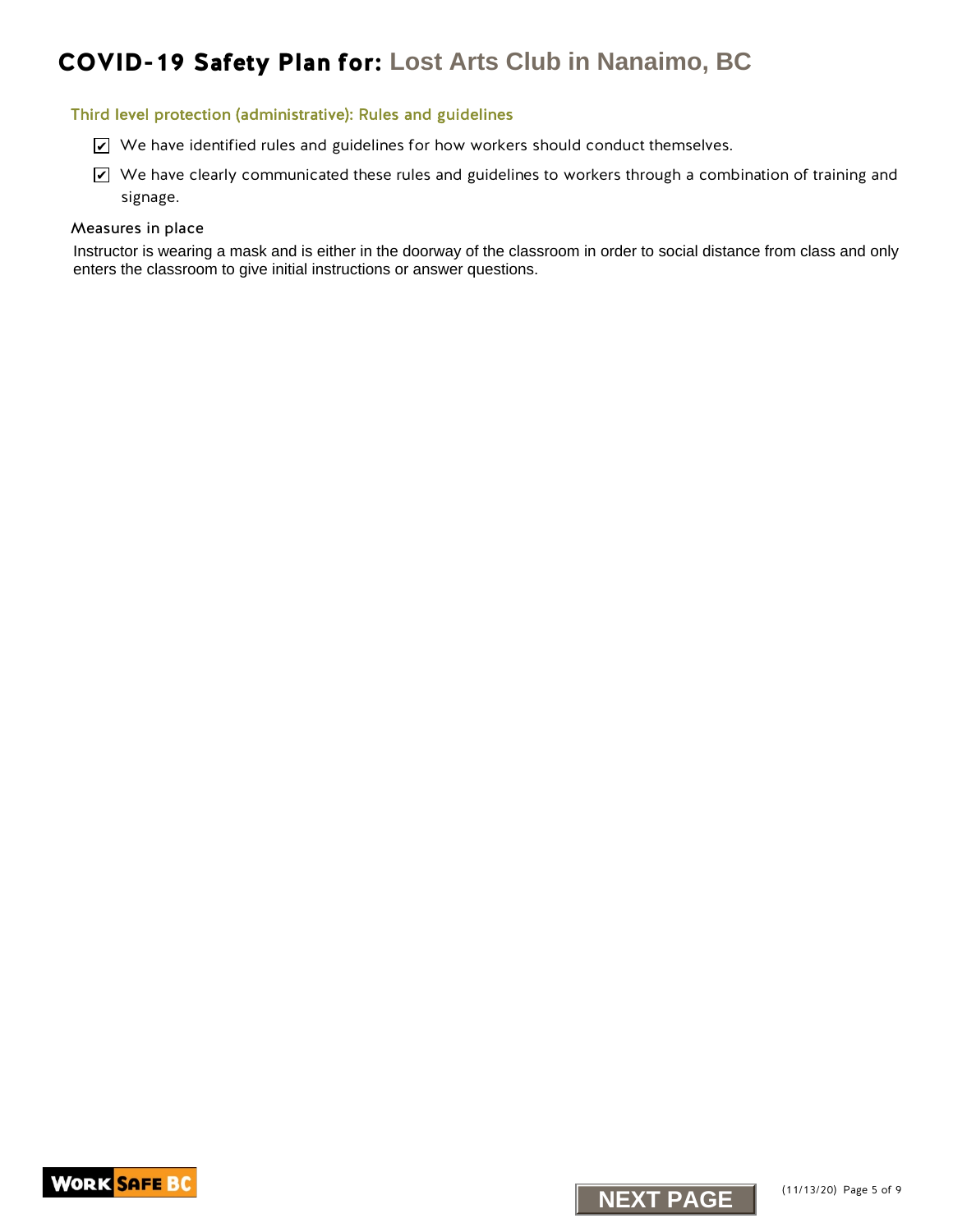Fourth level protection: Using masks (optional measure in addition to other control measures)

- $\triangledown$  We have reviewed the information on [selecting and using masks](https://www.worksafebc.com/en/resources/health-safety/information-sheets/covid-19-health-safety-selecting-using-masks?lang=en) and [instructions on how to use a mask](https://www.worksafebc.com/en/resources/health-safety/posters/help-prevent-spread-covid-19-how-to-use-mask?lang=en).
- $\blacktriangleright$  We understand the limitations of masks to protect the wearer from respiratory droplets. We understand that masks should only be considered when other control measures cannot be implemented. **NEXT PAGE CONTINUONS** TO THE SECTION OF THE SECTION OF THE SECTION OF THE SECTION OF THE SECTION OF THE SECTION OF THE SECTION OF THE SECTION OF THE SECTION OF THE SECTION OF THE SECTION OF THE SECTION OF THE SECTION OF
- $\mathbf{V}$  We have trained workers in the proper use of masks.

#### Measures in place

List of control measures for maintaining physical distance in our workplace:

- Masks are mandatory for all public class participants and instructor.
- For private social group class booking masks are mandatory for participants and instructor.
- For Pub/Restaurant classes masks are required as per the venue gudelines and mandatory for the instructor.
- For after school programs with Pacific Sport masks are optional for participants and mandatory for the instructor.



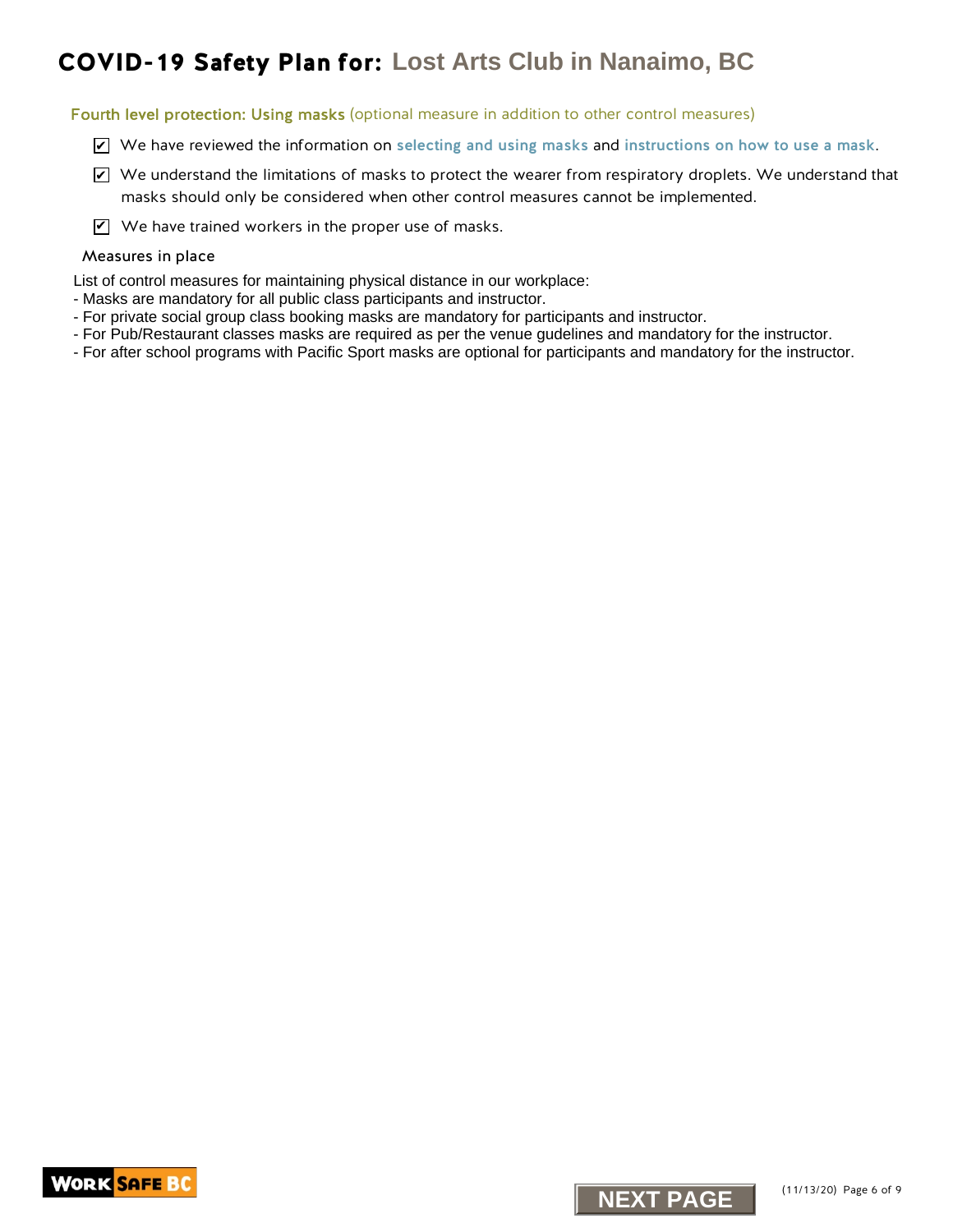#### Implement effective cleaning and hygiene practices

- $\triangledown$  We have reviewed the information on [cleaning and disinfecting](https://www.worksafebc.com/en/resources/health-safety/information-sheets/covid-19-health-safety-cleaning-disinfecting?lang=en) surfaces.
- $\blacktriangleright$  Our workplace has enough handwashing facilities on site for all our workers. Handwashing locations are visible and easily accessed.
- $\blacktriangleright$  We have policies that specify when workers must wash their hands and we have communicated good hygiene practices to workers. Frequent handwashing and good hygiene practices are essential to reduce the spread of the virus. [[Handwashing](https://www.worksafebc.com/en/resources/health-safety/posters/help-prevent-spread-covid-19-handwashing?lang=en) and [Cover coughs and sneezes](https://www.worksafebc.com/en/resources/health-safety/posters/help-prevent-spread-covid-19-cover-coughs-sneezes?lang=en) posters are available at worksafebc.com.]
- $\blacktriangleright$  We have implemented cleaning protocols for all common areas and surfaces e.g., washrooms, tools, equipment, vehicle interiors, shared tables, desks, light switches, and door handles. This includes the frequency that these items must be cleaned (number of times per day) as well as the timing (before and after shift, after lunch, after use). **NEXT PAGE CONTRANT SCRIPT**<br> **NEXT PROPERTIENT CONTRANT CONTRANT CONTRANT CONTRANT CONTRANT CONTRANT CONTRANT CONTRANT CONTRANT CONTRANT CONTRANT CONTRANT CONTRANT CONTRANT CONTRANT CONTRANT CONTRANT CONTRANT CONTRANT CONT**
- $\blacktriangledown$  Workers who are cleaning have adequate training and materials.
- $\blacktriangledown$  We have removed unnecessary tools and equipment to simplify the cleaning process e.g., coffee makers and shared utensils and plates

#### Cleaning protocols

Each participant is asked to use hand sanitizer before they enter the classroom. Hand sanitizer is also provided for each table at our pub/restaurant classes.

After each class the instructor cleans, with a 10% bleach and water solution, the participants work stations, door handles inside and out and chair handles. Any tools that are used are either washed with soap and hot water, put through a dishwasher, sprayed with isoprpyl alcohol or wiped down with a lysol wipe or are quarantined from use with other classes for 30 days depending on the materials.

UVC air purifiers run during all of our indoor classes and for 1 hour after each class has ended.

If the bathroom is used within our home then it is cleaned after the class is finished by the instructor. There are seperate hand towels for each person to use.



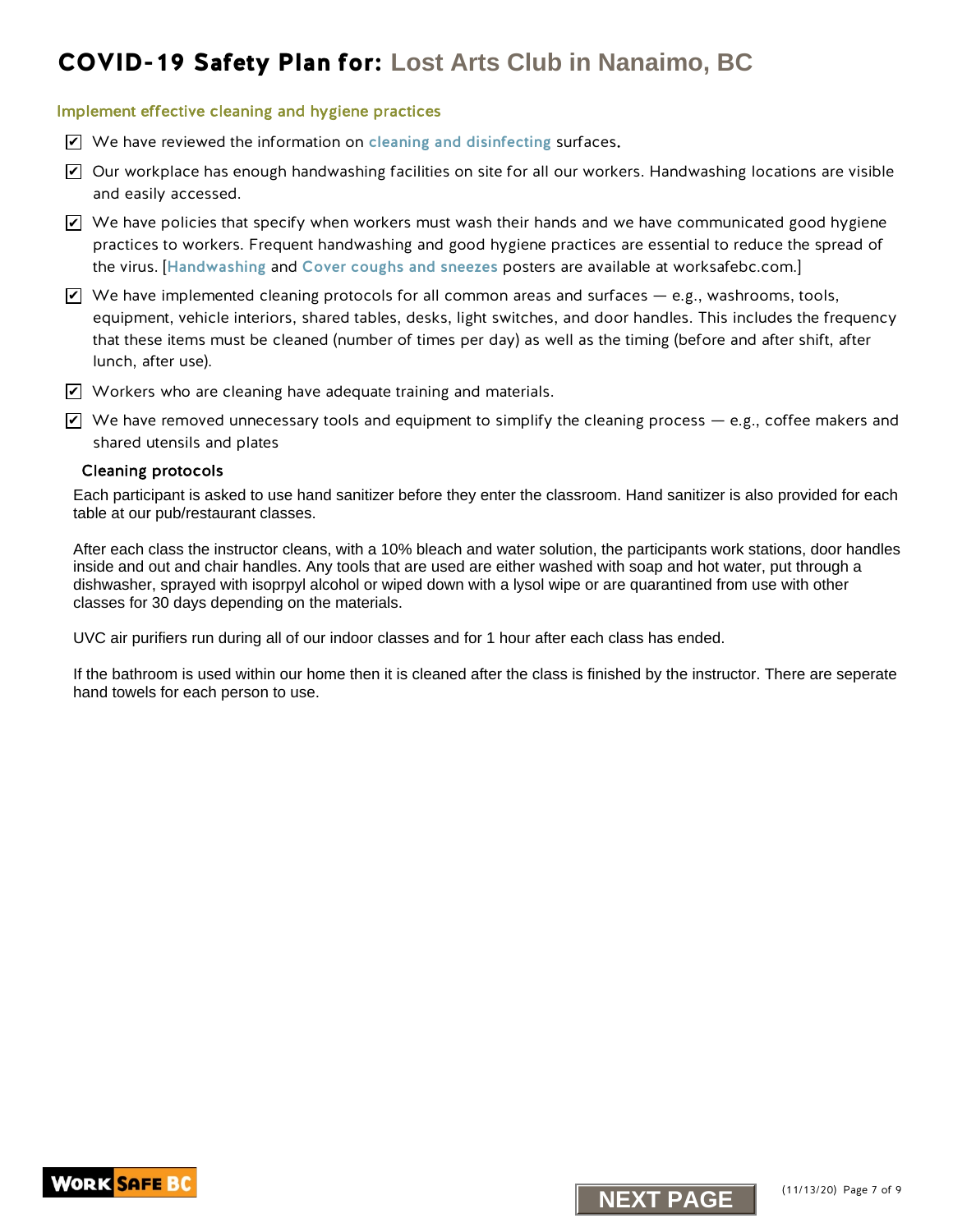### Step 3: Develop policies

Develop the necessary policies to manage your workplace, including policies around who can be at the workplace, how to address illness that arises at the workplace, and how workers can be kept safe in adjusted working conditions.

Our workplace policies ensure that workers and others showing symptoms of COVID-19 are prohibited from the workplace.

- $\triangledown$  Anyone who has ha[d symptoms of COVID-19](https://www.worksafebc.com/en/resources/health-safety/posters/help-prevent-spread-covid-19-entry-check-visitors?lang=en) in the last 10 days must self-isolate at home.
- $\overline{\mathscr{L}}$  Anyone who has been identified by Public Health as a close contact of someone with COVID-19.
- $\blacktriangleright$  Anyone directed by Public Health to self-isolate.
- $\overline{\mathscr{L}}$  Anyone who has arrived from outside of Canada must [self-isolate for 14 days and monitor](http://www.bccdc.ca/health-info/diseases-conditions/covid-19/self-isolation) for symptoms.
- $\blacktriangleright$  Visitors are prohibited or limited in the workplace.
- $\blacktriangleright$  First aid attendants have been provided [OFAA protocols](https://www.worksafebc.com/en/resources/health-safety/information-sheets/ofaa-protocols-covid-19-pandemic?lang=en) for use during the COVID-19 pandemic.
- $\Box$  We have a [working alone policy](https://www.worksafebc.com/en/health-safety/hazards-exposures/working-alone) in place (if needed).
- $\Box$  We have a work from home policy in place (if needed).
- $\blacktriangleright$  Ensure workers have the training and strategies required to address the risk of violence that may arise as customers and members of the public adapt to restrictions or modifications to the workplace. Ensure an appropriate [violence prevention progra](https://www.worksafebc.com/en/health-safety/hazards-exposures/violence)m is in place.
- Our policy addresses workers who may start to feel ill at work. It includes the following:
- $\blacktriangleright$  Sick workers should report to first aid, even with mild symptoms.
- $\overline{\mathscr{L}}$  Sick workers should be asked to wash or sanitize their hands, provided with a mask, and isolated. Ask the worker to go straight home. [Consult the [BC COVID-19 Self-Assessment Tool](https://bc.thrive.health/), or call 811 for further guidance related to testing and self-isolation.] **NEXT PERTURE THE SCRIP CONTIFICITY** CONTINUON IN DRIVING THE SCRIPT ON THE SCRIPT CONTINUON IN THE SCRIPT ON THE SCRIPT ON THE SCRIPT ON THE SCRIPT ON THE SCRIPT ON THE SCRIPT ON THE SCRIPT ON THE SCRIPT ON THE SCRIPT ON
- $\blacktriangleright$  If the worker is severely ill (e.g., difficulty breathing, chest pain), call 911.
- $\blacktriangleright$  Clean and disinfect any surfaces that the ill worker has come into contact with.

### Step 4: Develop communication plans and training

You must ensure that everyone entering the workplace, including workers from other employers, knows how to keep themselves safe while at your workplace.

- $\blacktriangleright$  We have a training plan to ensure everyone is trained in workplace policies and procedures.
- $\angle$  All workers have received the policies for staying home when sick.
- $\blacktriangledown$  We have posted signage at the workplace, including occupancy limits and effective hygiene practices. [A customizable [occupancy limit poster](https://www.worksafebc.com/en/resources/health-safety/posters/help-prevent-spread-covid-19-occupancy-limit?lang=en) and [handwashing signage](https://www.worksafebc.com/en/resources/health-safety/posters/help-prevent-spread-covid-19-handwashing?lang=en) are available on worksafebc.com.]
- $\blacktriangleright$  We have posted signage at the main entrance indicating who is restricted from entering the premises, including [visitors](https://www.worksafebc.com/en/resources/health-safety/posters/help-prevent-spread-covid-19-entry-check-visitors?lang=en) and [workers](https://www.worksafebc.com/en/resources/health-safety/posters/help-prevent-spread-covid-19-entry-check-workers?lang=en) with symptoms.
- $\blacktriangledown$  Supervisors have been trained on monitoring workers and the workplace to ensure policies and procedures are being followed.

![](_page_7_Picture_25.jpeg)

![](_page_7_Picture_26.jpeg)